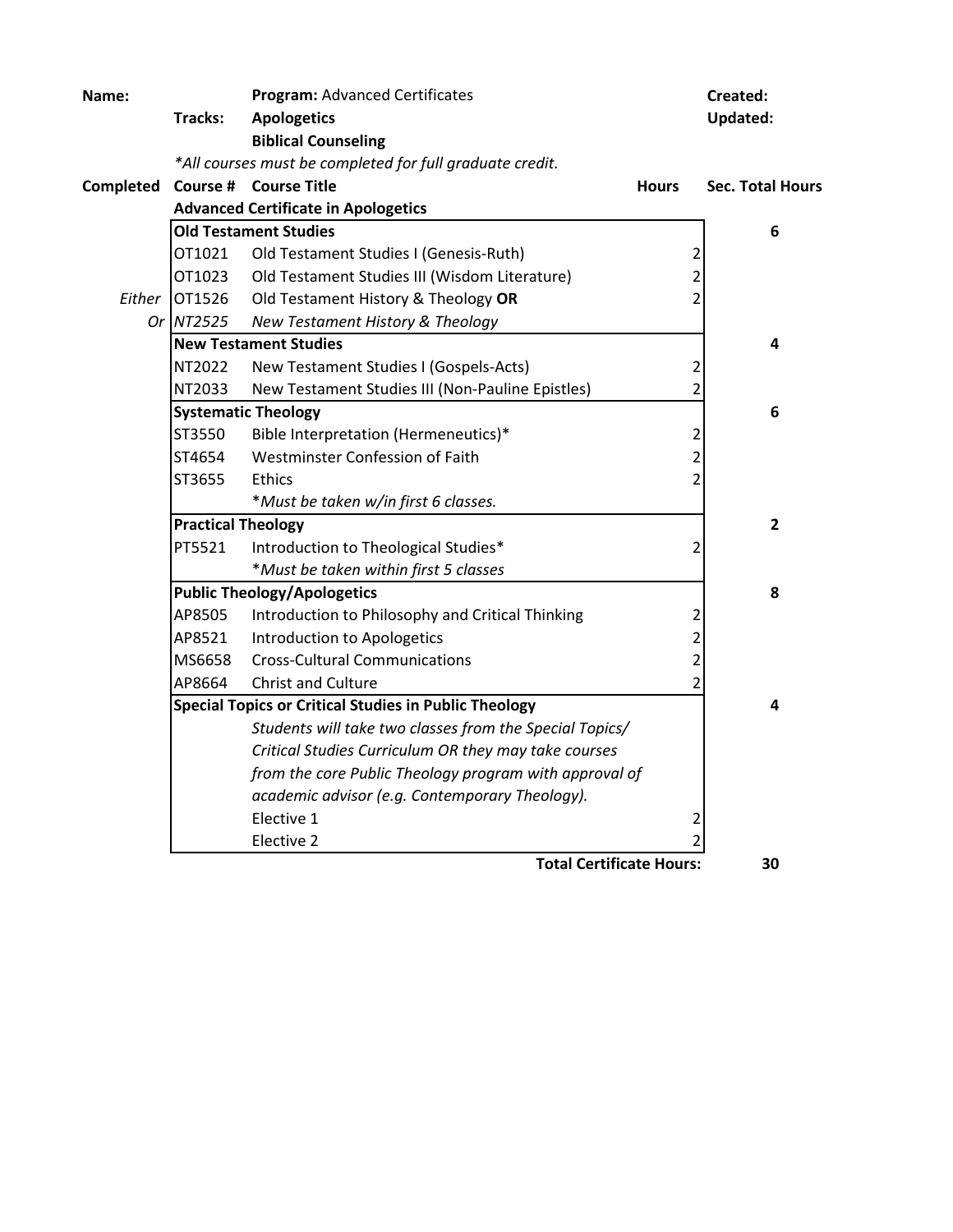|               | <b>Advanced Certificate in Biblical Counseling</b>           |                |
|---------------|--------------------------------------------------------------|----------------|
|               | <b>Old Testament Studies</b>                                 |                |
| OT1021        | Old Testament Studies I (Genesis-Ruth)                       | $\overline{2}$ |
| OT1023        | Old Testament Studies III (Wisdom Literature)                | $\overline{2}$ |
| Either OT1526 | Old Testament History & Theology OR                          | $\overline{2}$ |
| Or NT2525     | New Testament History & Theology                             |                |
|               | <b>New Testament Studies</b>                                 |                |
| NT2022        | New Testament Studies I (Gospels-Acts)                       | $\overline{c}$ |
| NT2033        | New Testament Studies III (Non-Pauline Epistles)             | 2              |
|               | <b>Systematic Theology</b>                                   |                |
| ST3550        | Bible Interpretation (Hermeneutics)*                         | $\overline{2}$ |
| ST4654        | Westminster Confession of Faith                              | 2              |
|               | *Must be taken within first 7 classes.                       |                |
|               | <b>Practical Theology</b>                                    |                |
| PT5521        | Introduction to Theological Studies*                         | 2              |
| PT5621        | Conflict Resolution in the Church                            | 2              |
|               | *Must be taken within first 5 classes.                       |                |
|               | <b>Biblical Counseling</b>                                   |                |
| BC7501        | Introduction to Biblical Counseling*                         | $\overline{2}$ |
| BC7630        | <b>Biblical Marriage &amp; Family Counseling</b>             |                |
|               | *Lay Counseling in the Local Church 1 & 2 (BC7502/           |                |
|               | BC7755) may be taken in place of BC7501 w/approval.          |                |
|               | <b>Biblical Counseling Electives</b>                         |                |
|               | Students will take four classes from the Biblical Counseling |                |
|               | Program. Please check and make sure prerequisites are        |                |
|               | met before registering.                                      |                |
|               | Elective 1                                                   | $\overline{2}$ |
|               | Elective 2                                                   | $\overline{2}$ |
|               | Elective 3                                                   | $\overline{c}$ |
|               | Elective 4                                                   | 2              |

**Total Certificate Hours: 30**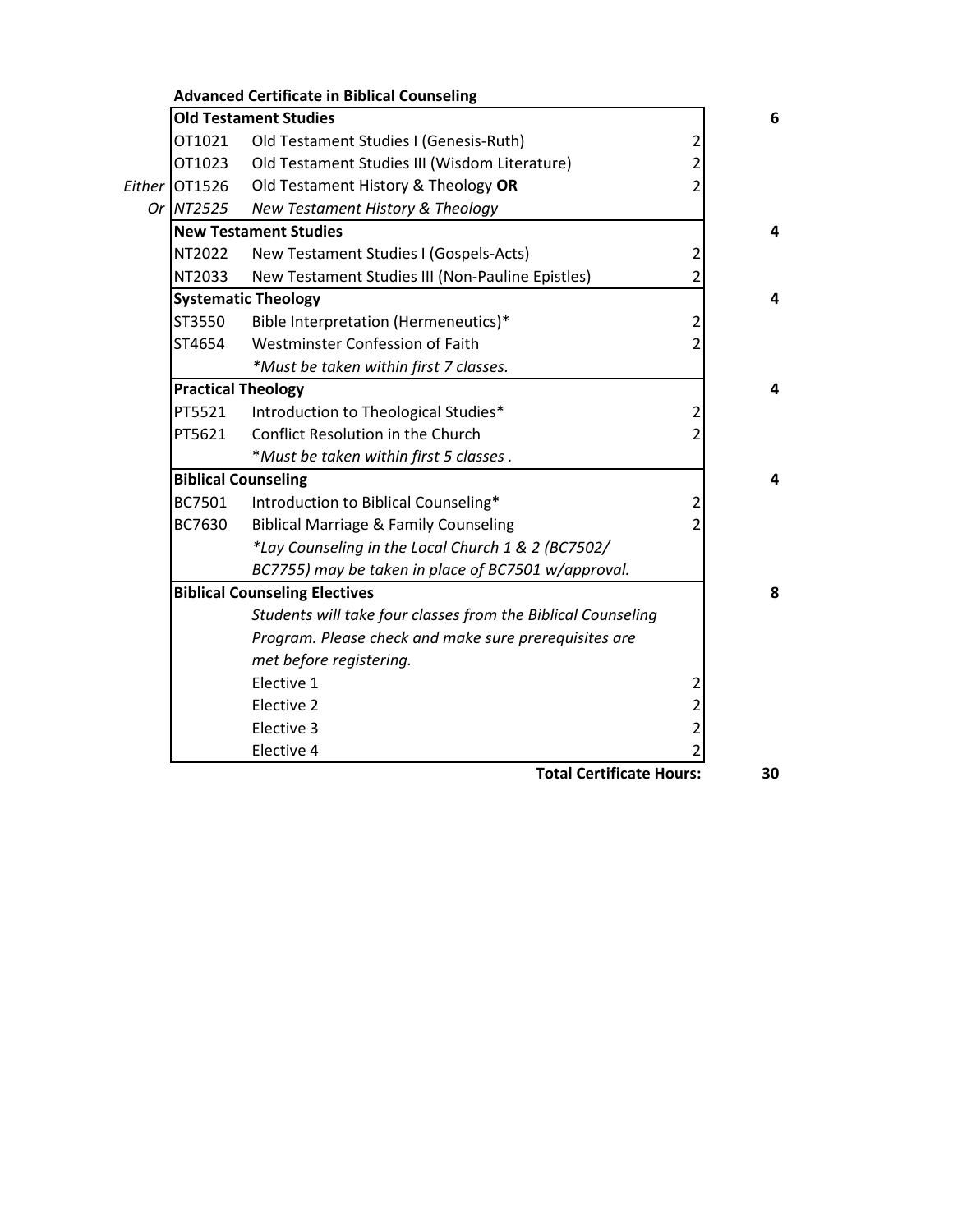|                  | <b>Old Testament Studies</b>                     |                |  |  |  |
|------------------|--------------------------------------------------|----------------|--|--|--|
| OT1021           | Old Testament Studies I (Genesis-Ruth)           | 2              |  |  |  |
| OT1023           | Old Testament Studies III (Wisdom Literature)    | 2              |  |  |  |
| Either<br>OT1526 | Old Testament History & Theology OR              | 2              |  |  |  |
| Or NT2525        | New Testament History & Theology                 |                |  |  |  |
|                  | <b>New Testament Studies</b>                     |                |  |  |  |
| NT2022           | New Testament Studies I (Gospels-Acts)           | 2              |  |  |  |
| NT2033           | New Testament Studies III (Non-Pauline Epistles) | 2              |  |  |  |
|                  | <b>Systematic Theology</b>                       |                |  |  |  |
| ST3550           | Bible Interpretation (Hermeneutics)*             | 2              |  |  |  |
| ST4654           | Westminster Confession of Faith                  |                |  |  |  |
|                  | *Must be taken w/in first 6 classes.             |                |  |  |  |
|                  | <b>Historical Theology</b>                       |                |  |  |  |
| HT4641           | Church History in America                        |                |  |  |  |
|                  | <b>Practical Theology</b>                        |                |  |  |  |
| PT5521           | Introduction to Theological Studies*             | 2              |  |  |  |
|                  | *Must be taken within first 5 classes            |                |  |  |  |
|                  | <b>Pastoral Leadership Concentration</b>         |                |  |  |  |
| MS6658           | <b>Cross Cultural Communications</b>             | 2              |  |  |  |
| BC7501           | Introduction to Biblical Counseling              | 2              |  |  |  |
| PT5523           | Ministry of the Word 1                           | 2              |  |  |  |
| PT5631           | Theology & Practice of Administration            | 2              |  |  |  |
| PT5733           | Leadership Development & Deployment              | $\overline{2}$ |  |  |  |
| PT5800           | Church Vitality (Lampstand Conference)           | 2              |  |  |  |